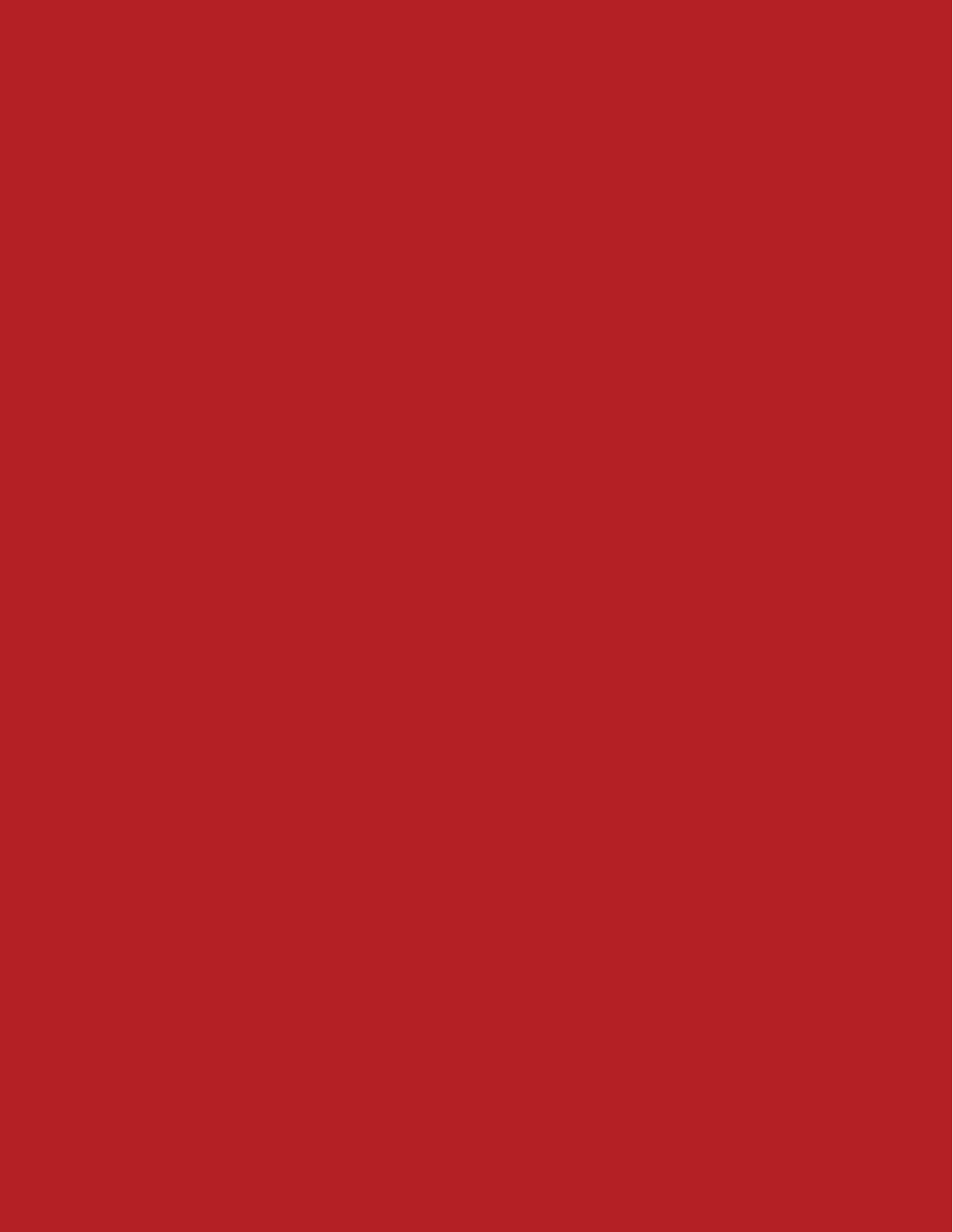# **>Executive Summary**

Shelter and services for identified victims<sup>1</sup> and survivors of domestic minor sex trafficking (DMST) are critical for their recovery and success. What has not been immediately available is insight into the actual experience of the individuals and organizations that are attempting to respond to the need, and their insight about possible ways to navigate the obstacles. While a few excellent scholarly articles and manuals on how to implement service provision have recently been published, the noticeable missing ingredient is documentation of lessons learned, success factors and gaps by those on the ground doing the work. To that end, the National Colloquium: Shelter and Services Evaluation for Action was conceived and executed by Shared Hope International, ECPAT-USA and The Protection Project at Johns Hopkins University School of Advanced International Studies, a triumvirate that has in the past cooperated on related research, notably the 2006 Mid-Term Review on the Commercial Sexual Exploitation of Children (CSEC) in America in preparation for the World Congress Against CSEC. Three surveys were designed to capture information that will serve as the foundation for the continuing research, site assessments, and discussions among stakeholders to develop and formalize the shelter and services response for DMST victims. Through these surveys and the subsequent colloquium, knowledge from a growing body of experts with first-hand experience was gathered and shared about the actual provision of restorative services to domestic trafficking victims, with all of its successes and setbacks.

In July 2012 an Advisory Board and a Practitioners Working Group were convened to review project goals for the National Colloquium and vet the survey that would solicit a response from providers across the nation during the upcoming three months. At the same time, survivor leaders developed and administered their own survey instrument to capture the unique experiences and perspectives of individuals who have survived sex trafficking. On November 30, 2012, the National Colloquium: Shelter and Services Evaluation for Action was held, representing a first-ever opportunity for service providers and survivors to hold a structured conversation about the extraordinarily complex and challenging work of DMST victim and survivor care. Acting Assistant Secretary George Sheldon of the Administration for Children and Families, U.S. Department of Health and Human Services, delivered the keynote address that framed the panel discussions that took place. Based on their experiences in the field, participants addressed emerging trends and barriers in three areas: placement for identified youth, licensing and maintaining residential facilities and programmatic and therapeutic approaches. A range of promising practices along with barriers to success were examined through panel discussion and observer interaction.

In addition, in coordination with the Congressional Caucus for Victims' Rights and the Congressional Caucus for Women's Issues, a congressional briefing called "Identifying Sustainable Solutions for Shelter and Restorative Care for Victims of Domestic Minor Sex Trafficking" was held to discuss funding for shelter and services for DMST victims, a priority concern noted by advocacy and funding experts that responded to a third survey designed for this group of stakeholders. The panel for this briefing consisted of human trafficking experts from government, philanthropy, survivor leadership and non-governmental organizations who brought visibility to the critical importance of the funding issue.

**<sup>1</sup> Although the term "victim" is used throughout this report, we recognize that persons who have experienced trafficking are survivors at all stages of their abuse and recovery.**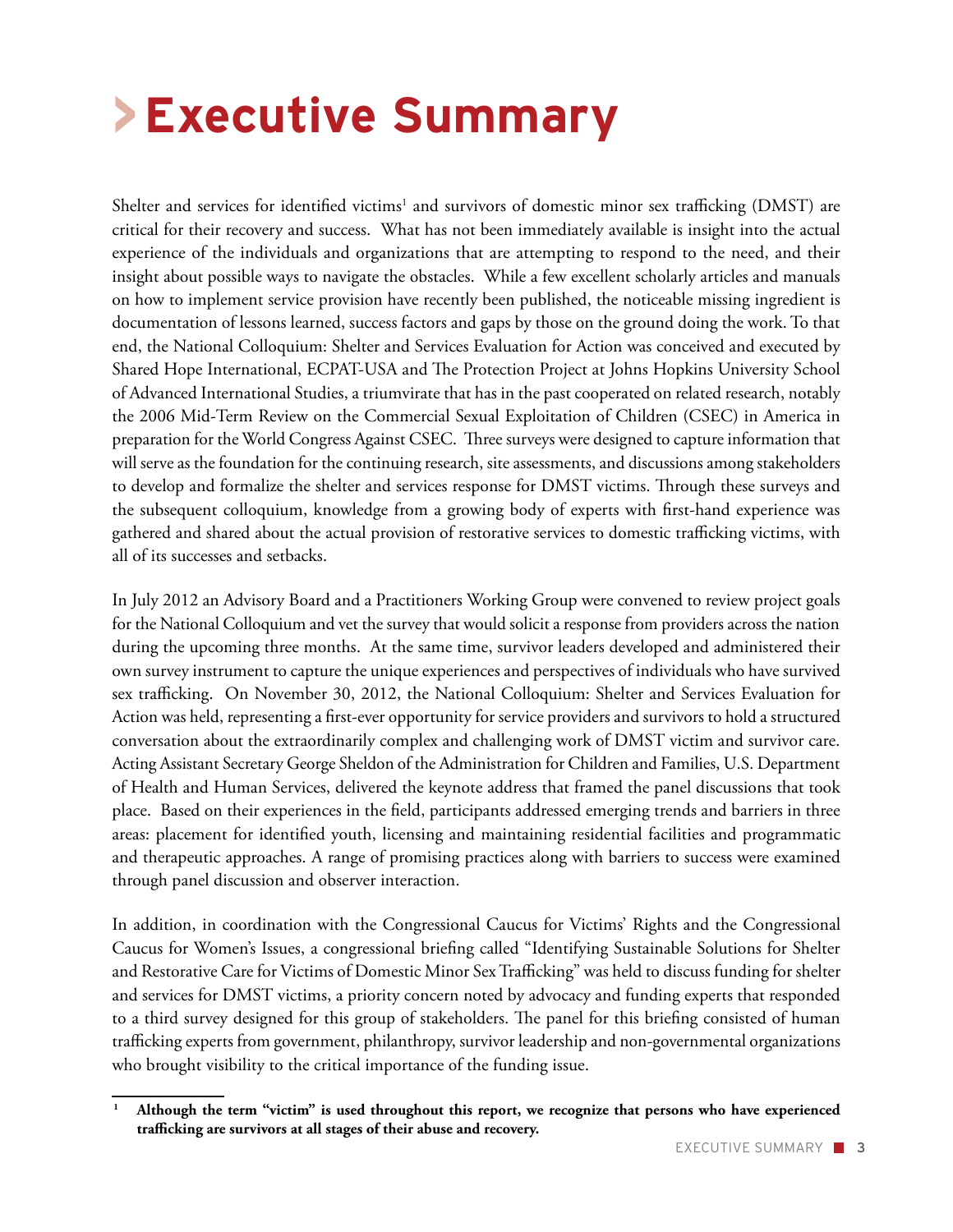Approximately 185 participants filled the U.S. Capitol hearing room and over 500 more attended via a live webcast in order to be part of this unique event. While information exchange was the stated purpose, a collateral benefit for many was the opportunity for providers and survivors to meet and network with others doing similar work in this limited field.

### **Surveys**

In preparation for the National Colloquium three national surveys—for providers, for survivors, and for advocates and funders—were crafted, distributed and completed by over 100 identified expert individuals and organizations.

#### **National Colloquium Provider Survey**

Forty-one organizations providing direct care to DMST victims responded to a 93 question survey on service areas, including therapeutic, medical, educational and vocational services provided, licensing and staffing structure, funding mechanisms, capital and operating costs and safety and security. A full survey summary can be found in Appendix C of the full report.

#### **National Survivor Survey**

Thirty-three survivors of domestic trafficking responded to a survivor designed and developed survey describing their personal experiences with services and recommendations for service provisions. A full survey summary can be found in Appendix D of the full report.

### **National Advocate and Funder Survey**

Eighteen advocacy and funding experts in the area of human trafficking, especially DMST, provided insight to trends, research and funding priorities for shelter and services for DMST victims. A full survey summary can be found in Appendix E of the full report.

### **Reports from U.S. Government Agencies**

In order to gain a complete understanding of the efforts underway by those federal agencies involved with responding in any way to juvenile sex trafficking in the United States, a short list of questions was crafted to provide these agencies with the opportunity to explain their activities. The complete, unedited responses are contained in Appendix F of the full report. These responses assisted with the discussion at the National Colloquium and provide insight into the scope of federal agency activity.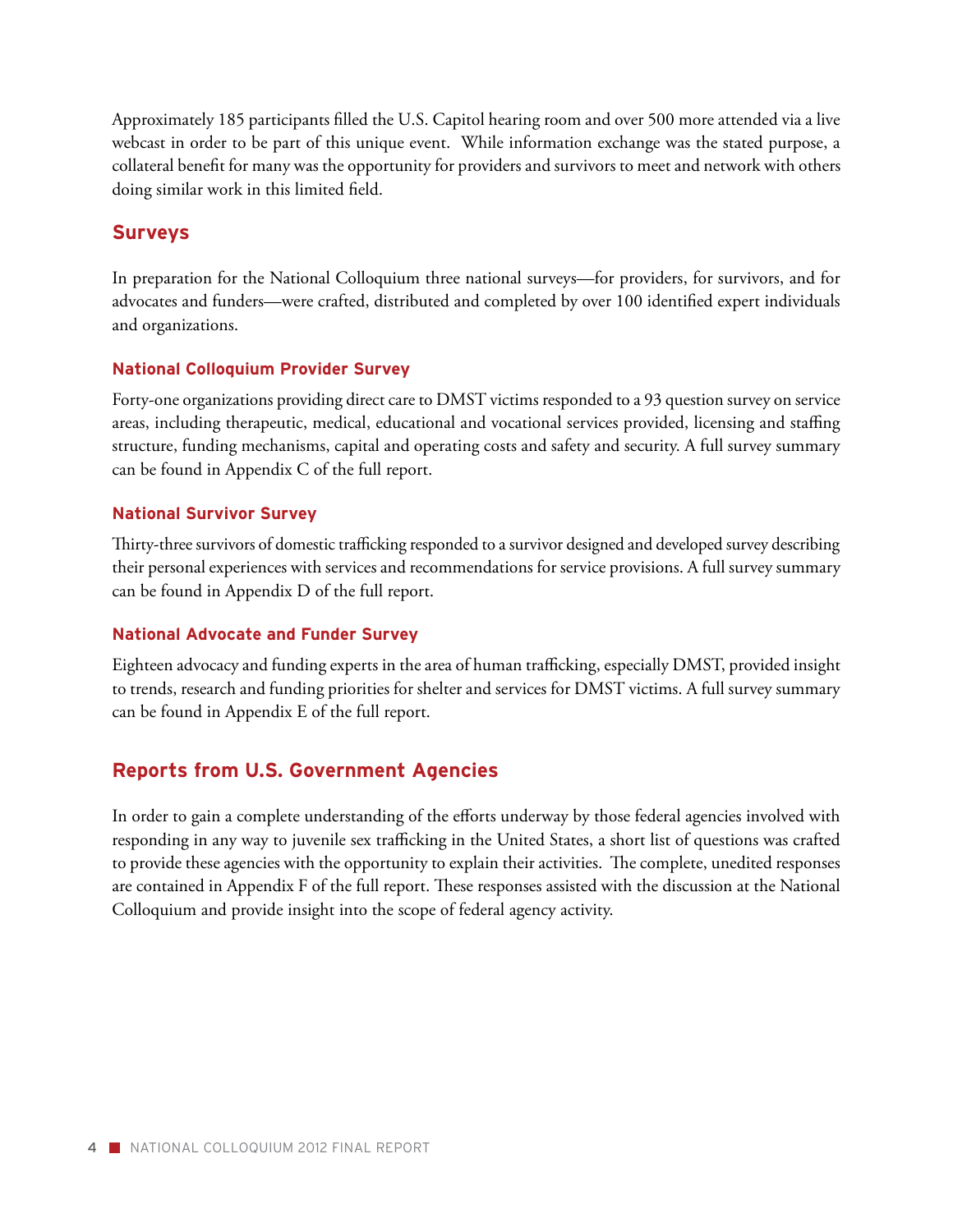# **>Recommendations**

The following recommendations are derived from the discussion at the National Colloquium and serve as the beginning of a framework of core principles in developing shelter and services for victims of domestic minor sex trafficking.

## **1. Placement and Services for Identified Youth**

- 1.1 A uniform method of treatment is not applicable to every identified DMST victim, and the treatment environment required will change to the extent the survivor embraces the healing process. Providers must assess the individualized need of the DMST victims and place them into the most suitable emergency or long-term services, always with a plan in place to assist them to full restoration and independence.
- 1.2 Coordinated communication between service providers is necessary in order to share information on available resources and services which will allow involved agencies and providers to provide the services needed at any given point in the restoration process.
- 1.3 Information pertaining to the services available to DMST victims must be made easily accessible to all the involved parties including first line responders, law enforcement, and the service providers.
- 1.4 Placements could range from congregate care and foster care to community based care depending on the specific need and condition of the DMST victim. Treatment and services are not uniform and must be taken on an individualized, case by case basis.
- 1.5 More diverse options for placement are needed to prevent barriers to placement resulting from funding limitations or any one of a number of characteristics of a DMST victim including: history of running away from another program, altercation within a placement, identification in the middle of the night or outside programs operating hours, lack of identification of vital records, unavailable parent or guardian, low IQ, pregnancy, addiction or severe mental or physical health needs.
- 1.6 First line responders, law enforcement, social workers, therapists, and other stakeholders must be trained to identify and respond to DMST in a trauma-informed and victim-centered manner.

## **2. Licensing and Maintaining Shelter and Programs**

2.1 Licensing agencies should review and amend or enact regulations as necessary to alleviate barriers or restraints that may dissuade or prevent service and shelter providers from serving particular youth.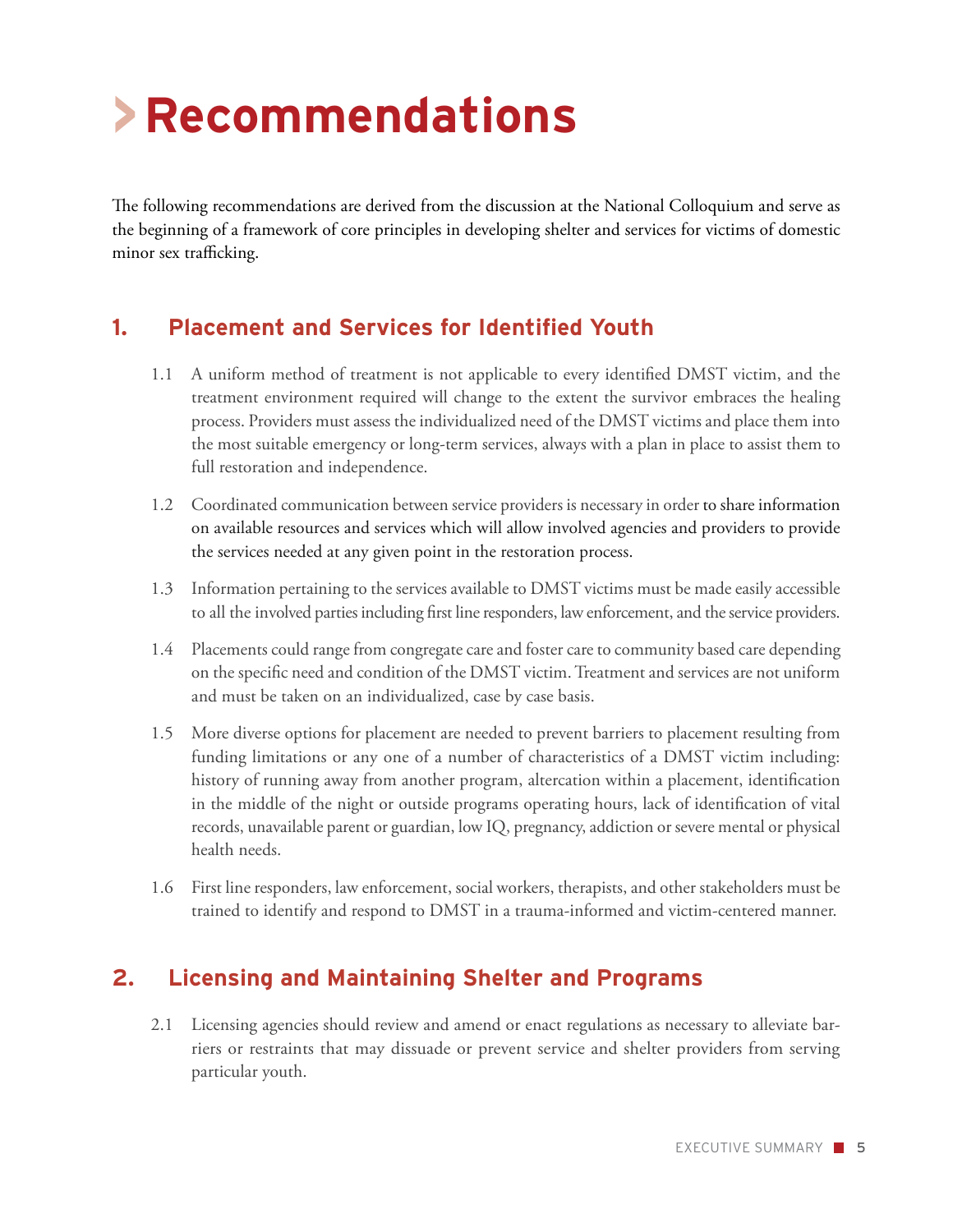- 2.2 Licenses must be made available for all types of congregate care facilities to meet the diverse needs of the DMST victim population. This includes emergency, restorative, long term and transitional housing.
- 2.3 Providers need to work closely with licensing authorities to establish realistic licensing and funding contracts for populations served. License parameters often prohibit or fail to encompass vital components of a DMST treatment program, e.g., survivor mentors may be prohibited from serving on staff if they have a criminal record; license may not include the ability to attach to other necessary supports such as education or mental health resources.
- 2.4 Laws that mandate, establish and financially support residential and community-based programs providing treatment and case management for DMST victims across the continuum of care are needed. Service providers are challenged with effective case management when clients are ordered to inappropriate placements, such as ill-equipped foster care, group homes and detention facilities, or they are returned to unsafe home environments.
- 2.5 Service providers who consider offering residential services should engage an individual that has expertise in the regulatory and compliance aspects of licensing. Residential services providers must have staff who are knowledgeable about the state and local child welfare and juvenile justice policies and practices.

# **3. Identifying Sustainable Resources**

- 3.1 Donors and the general public must be educated on the issue of juvenile sex trafficking as distinct from other social problems affecting minors and why it deserves attention and funding. Such education must come from many sectors of society including providers, law enforcement, advocates and the concerned public.
- 3.2 Potential funders must be led to understand why services for DMST victims tend to be expensive due to the complex and often lengthy healing process.
- 3.3 Shelter and services providers need to establish measurable indicators that are both realistic and quantifiable to demonstrate good stewardships to donors and encourage new investment.
- 3.4 Shelter and services providers must diversify funding. Relying solely on government reimbursements or one major funder does not ensure secure sustainable funding.
- 3.5 When securing funding to support services for DMST victims, utilizing or braiding funds from several sources can help support the cost of high quality and appropriate care, rather than limiting service providers to offering just those services covered by a single source.
- 3.6 Residential services providers must have staff who are knowledgeable about the state and local child welfare and juvenile justice policies and practices. If government contracts provide funding for the services, this knowledge can leverage and enhance these revenue streams.